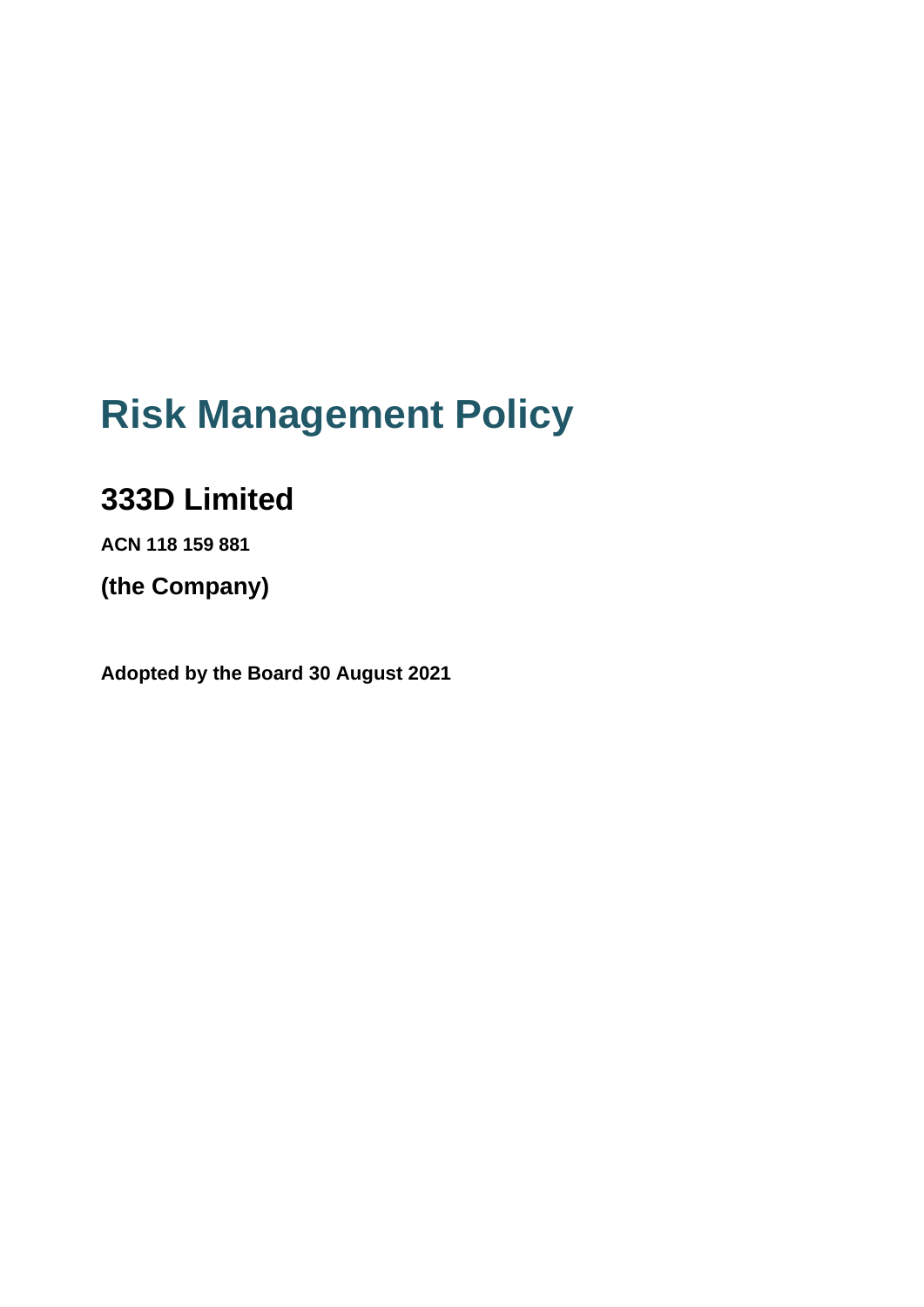## **Risk Management Policy**

## **333D Limited (the Company)**

## **1. Introduction**

#### **1.1 Background**

Risk recognition and management are viewed by the Company as integral to its objectives of creating and maintaining shareholder value, and to the successful execution of the Company's strategies.

#### **1.2 Purpose**

The purpose of the Risk Management Policy (the Policy) is to ensure that:

- (a) appropriate systems are in place to identify to the extent reasonably practicable all material risks that may impact on the Company's business;
- (b) the financial impact of identified risks is understood, and appropriate internal control systems are in place to limit the Company's exposure to such risks;
- (c) appropriate responsibilities are delegated to control the identified risks effectively; and
- (d) any material changes to the Company's risk profile are disclosed in accordance with the Company's Continuous Disclosure Policy.

For the purpose of this Policy, "risk" is defined as possible outcomes that could materially adversely impact on the Company's financial performance, assets, reputation, people or the environment.

#### **1.3 Board responsibility**

The Board is responsible for risk oversight and the management and internal control of the processes by which risk is considered for both ongoing operations and prospective actions. As a minimum, the Board is required to:

- (a) oversee the establishment and implementation of the risk management system; and
- (b) review the effectiveness of the Company's risk management system,

in relation to the processes, structures and culture established to identify, assess, treat and monitor risk to support the achievement of the Company's objectives.

In specific areas, the Board is assisted by the Audit & Risk Management Committee. The Audit & Risk Management Committee is responsible for establishing procedures which provide assurance that major business risks are identified, consistently assessed and appropriately addressed.

Not all aspects of risk management can be formalised, and the Company places considerable reliance on the skill, experience and judgment of its people to take risk managed decisions within the framework of this Policy and to communicate openly on all risk related matters.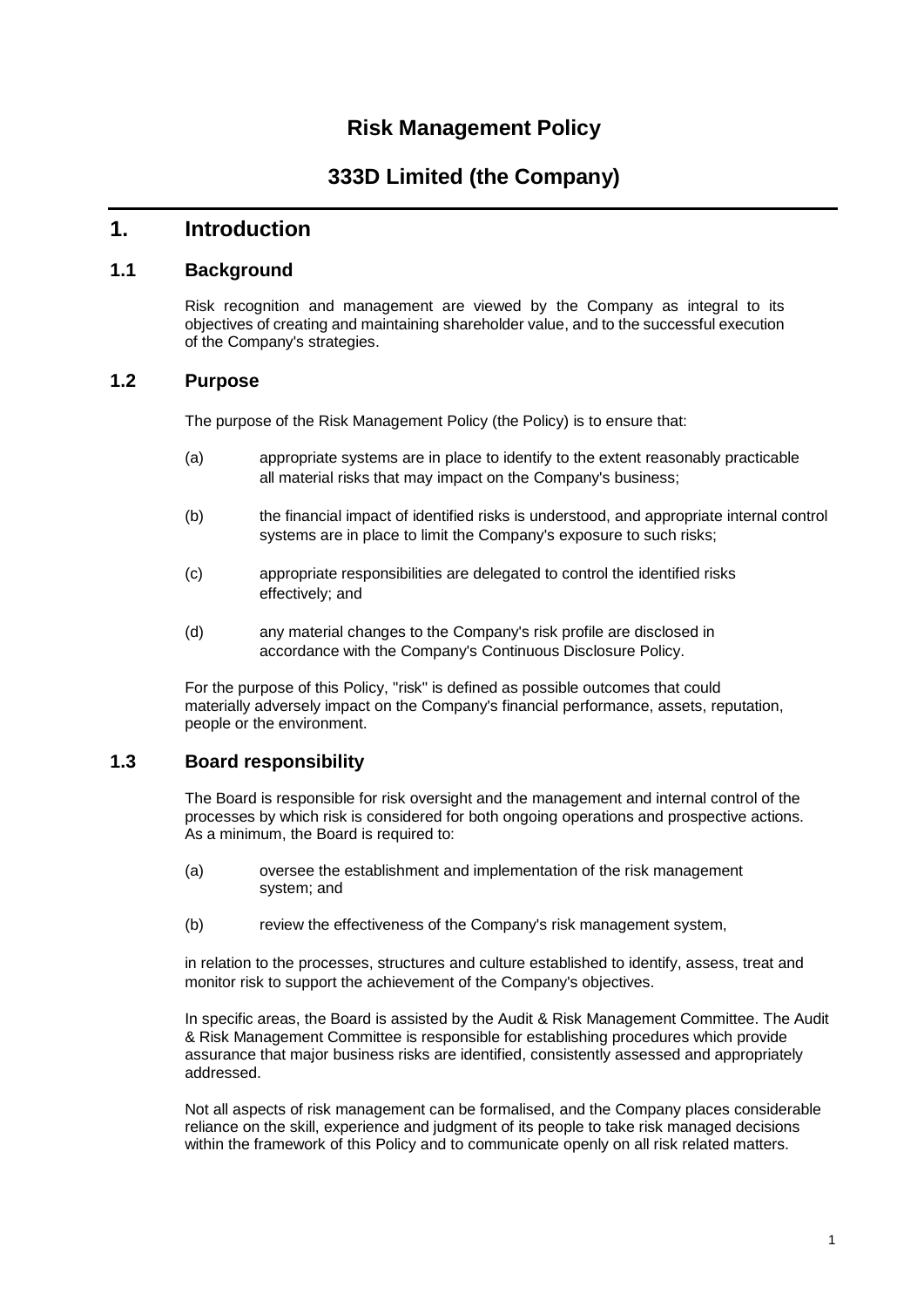## **2. Key principles and concepts**

## **2.1 Identified Business Risks**

There are a number of risks which are inherent to the business activities which the Company undertakes.

These risks may change over time as the external environment changes and as the Company expands its operations. The risk management process requires the Board to conduct regular reviews of the Company's existing risks and the identification of any new and emerging risks facing the Company, including financial and non-financial matters. It also requires the management, including mitigation where appropriate, of these risks.

## **2.2 Business Risk Management Policies and Practices**

In order to properly identify and develop strategies and actions to manage business risks, the Company has put in place a business risk management framework based on the following key elements:

- (a) an Audit & Risk Management Committee which meets periodically to identify and assess specific risks. The Audit & Risk Management Committee should have a thorough understanding of the Company's activities and should be conversant with the Company's business plans, objectives and values;
- (b) an assessment of the potential impact of identified business risks and the likelihood of occurrence;
- (c) a ranking of the business risk in accordance with the likely impact on the Company;
- (d) an assessment of the acceptability of each identified risk;
- (e) a consideration and decision on the proposed actions to eliminate, reduce or manage each material risk; and
- (f) an assignment of the responsibilities for the management of each risk.

Risk management encompasses all areas of the Company's activities. Once a business risk is identified, the risk management processes and systems implemented by the Company are aimed at providing the necessary framework to enable the business risk to be managed.

The overall results of this assessment are presented to the Board, in oral and written form, at every Board meeting following an Audit & Risk Management Committee meeting by the Chair of the Audit & Risk Management Committee, and updated as needed.

The Board reviews the Company's risk management at every Board meeting, and where required, makes improvements to its risk management and internal compliance and control systems.